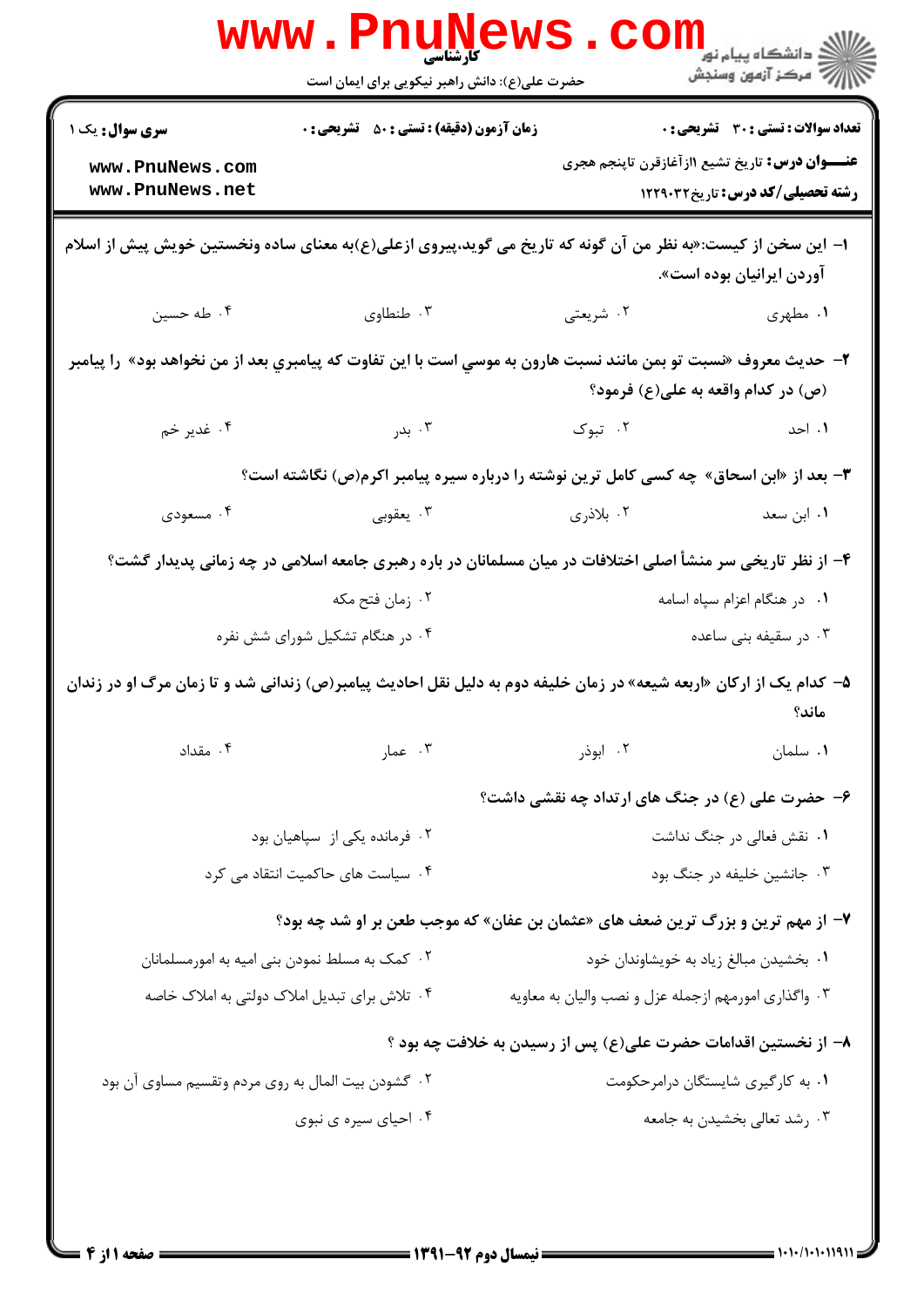| www.PnuNews<br>دانشگاه پیام نور <mark>−</mark><br>ا∜ مرکز آزمون وسنجش<br>حضرت علی(ع): دانش راهبر نیکویی برای ایمان است<br><b>زمان آزمون (دقیقه) : تستی : 50 ٪ تشریحی : 0</b><br><b>سری سوال : ۱ یک</b><br>تعداد سوالات : تستي : 30 ٪ تشريحي : 0<br><b>عنـــوان درس:</b> تاریخ تشیع اازآغازقرن تاپنجم هجری<br>www.PnuNews.com<br>www.PnuNews.net<br><b>رشته تحصیلی/کد درس:</b> تاریخ22,2221<br>۹– کدام موارد زیر از علل انتخاب کوفه به عنوان مرکز حکومت توسط امام علی(ع) نمی باشد؟<br>۰۱ کوفه درآغاز تاسیس یکی ازمراکز بزرگ نظامی مسلمانان بود وساکنان آن بیشتر اهل رزم بودند<br><sup>۲</sup> ۰ کوفه درمقایسه بامدینه جمعیت بیشتری داشت واین جمعیت می توانست درلشکر کشی های امام نقش فراوانی ایفا نماید<br>۰۳ ازجهت امكانات طبيعى واقتصادى نيز عراق درمقايسه باحجازومدينه موقعيتى ممتاز داشت.<br>۰۴ درعراق به واسطه بافت قبیله ای خاص و وجود قبایل شمالی حمایت گسترده تری ازحکومت امام صورت می گرفت<br>∙ا− درتقسیم شیعیان امام علی(ع)، کدام گزینه به معنی طبقه ی برگزیده می باشد؟<br>۰۴ الاولياء<br>٢. الاصحاب<br>۰۳ شرطات الخميس<br>٠١. الاصفياء |
|--------------------------------------------------------------------------------------------------------------------------------------------------------------------------------------------------------------------------------------------------------------------------------------------------------------------------------------------------------------------------------------------------------------------------------------------------------------------------------------------------------------------------------------------------------------------------------------------------------------------------------------------------------------------------------------------------------------------------------------------------------------------------------------------------------------------------------------------------------------------------------------------------------------------------------------------------------------------------------------------------------------------------------------------------|
|                                                                                                                                                                                                                                                                                                                                                                                                                                                                                                                                                                                                                                                                                                                                                                                                                                                                                                                                                                                                                                                  |
|                                                                                                                                                                                                                                                                                                                                                                                                                                                                                                                                                                                                                                                                                                                                                                                                                                                                                                                                                                                                                                                  |
|                                                                                                                                                                                                                                                                                                                                                                                                                                                                                                                                                                                                                                                                                                                                                                                                                                                                                                                                                                                                                                                  |
|                                                                                                                                                                                                                                                                                                                                                                                                                                                                                                                                                                                                                                                                                                                                                                                                                                                                                                                                                                                                                                                  |
|                                                                                                                                                                                                                                                                                                                                                                                                                                                                                                                                                                                                                                                                                                                                                                                                                                                                                                                                                                                                                                                  |
|                                                                                                                                                                                                                                                                                                                                                                                                                                                                                                                                                                                                                                                                                                                                                                                                                                                                                                                                                                                                                                                  |
|                                                                                                                                                                                                                                                                                                                                                                                                                                                                                                                                                                                                                                                                                                                                                                                                                                                                                                                                                                                                                                                  |
|                                                                                                                                                                                                                                                                                                                                                                                                                                                                                                                                                                                                                                                                                                                                                                                                                                                                                                                                                                                                                                                  |
|                                                                                                                                                                                                                                                                                                                                                                                                                                                                                                                                                                                                                                                                                                                                                                                                                                                                                                                                                                                                                                                  |
|                                                                                                                                                                                                                                                                                                                                                                                                                                                                                                                                                                                                                                                                                                                                                                                                                                                                                                                                                                                                                                                  |
| 11– نخستین کسی که با امام حسن(ع) پس از شهادت علی(ع) بیعت کرد چه نام داشت؟                                                                                                                                                                                                                                                                                                                                                                                                                                                                                                                                                                                                                                                                                                                                                                                                                                                                                                                                                                        |
| ٠١. عبدالله بن عباس<br>۰۲ قیس بن سعد بن عبادهٔ                                                                                                                                                                                                                                                                                                                                                                                                                                                                                                                                                                                                                                                                                                                                                                                                                                                                                                                                                                                                   |
| ۰۳ عبیدالله بن عباس<br>۰۴ سعید بن عاص                                                                                                                                                                                                                                                                                                                                                                                                                                                                                                                                                                                                                                                                                                                                                                                                                                                                                                                                                                                                            |
| 12- جریانهای فکری و سیاسی مطرح عصر امام حسن(ع) کدام موارد زیر است؟                                                                                                                                                                                                                                                                                                                                                                                                                                                                                                                                                                                                                                                                                                                                                                                                                                                                                                                                                                               |
| ۰۱ عثمانيه ، جبريه ، خوارج<br>۰۲ مرحبه ، مرجئه، عثمانیه                                                                                                                                                                                                                                                                                                                                                                                                                                                                                                                                                                                                                                                                                                                                                                                                                                                                                                                                                                                          |
| ۰۳ مرحبه ، خوارج، جبریه<br>۰۴ عثمانیه ، مرجئه، خوارج                                                                                                                                                                                                                                                                                                                                                                                                                                                                                                                                                                                                                                                                                                                                                                                                                                                                                                                                                                                             |
| ۱۳- بر اساس نوشته های »ابن خلدون» امام حسین(ع) همراه برادرش در کدام جنگ ها حضور داشتند؟                                                                                                                                                                                                                                                                                                                                                                                                                                                                                                                                                                                                                                                                                                                                                                                                                                                                                                                                                          |
| ٠٢ شمال افريقا – جنوب ايران<br>۰۱ طبرستان – شمال افريقا                                                                                                                                                                                                                                                                                                                                                                                                                                                                                                                                                                                                                                                                                                                                                                                                                                                                                                                                                                                          |
| ۰۴ اصفهان – خراسان<br>۰۳ شمال افريقا – خراسان                                                                                                                                                                                                                                                                                                                                                                                                                                                                                                                                                                                                                                                                                                                                                                                                                                                                                                                                                                                                    |
| ۱۴– - ازمهم ترین دستاورد قیام امام حسین(ع) چه بود؟                                                                                                                                                                                                                                                                                                                                                                                                                                                                                                                                                                                                                                                                                                                                                                                                                                                                                                                                                                                               |
| ۰۱ اجرای حکم اسلام<br>۰۲ زمینه ساز قیام های بعدی شد                                                                                                                                                                                                                                                                                                                                                                                                                                                                                                                                                                                                                                                                                                                                                                                                                                                                                                                                                                                              |
| ۰۴ ایستادگی درمقابل یزید و انقراض امویان<br>۰۳ ایجاد آگاهی فرهنگی و سیاسی                                                                                                                                                                                                                                                                                                                                                                                                                                                                                                                                                                                                                                                                                                                                                                                                                                                                                                                                                                        |
| ۱۵- - امام سجاد(ع) در چه سالی به شهادت رسید و دوران امامت او چند سال بود؟                                                                                                                                                                                                                                                                                                                                                                                                                                                                                                                                                                                                                                                                                                                                                                                                                                                                                                                                                                        |
| ۰۳ . ۹۷ق – ۳۷ سال<br>۲. ۹۷ق – ۲۴سال<br>۰۱. ۹۴ق- ۳۴سال<br>۰۴ ق – ۳۳سال                                                                                                                                                                                                                                                                                                                                                                                                                                                                                                                                                                                                                                                                                                                                                                                                                                                                                                                                                                            |
| ۱۶– کدام یک از پیامدهای اوضاع سیاسی واجتماعی زیردر زمان امام سجاد(ع) ازدلایل سقوط امویان نیست.؟                                                                                                                                                                                                                                                                                                                                                                                                                                                                                                                                                                                                                                                                                                                                                                                                                                                                                                                                                  |
| ٢. فقدان عدالت اجتماعي<br>٠١. فقدان قانون                                                                                                                                                                                                                                                                                                                                                                                                                                                                                                                                                                                                                                                                                                                                                                                                                                                                                                                                                                                                        |
| ۰۴ ساخت ويرداخت احاديث<br>۰۳ دوری ازتعالیم اسلامی                                                                                                                                                                                                                                                                                                                                                                                                                                                                                                                                                                                                                                                                                                                                                                                                                                                                                                                                                                                                |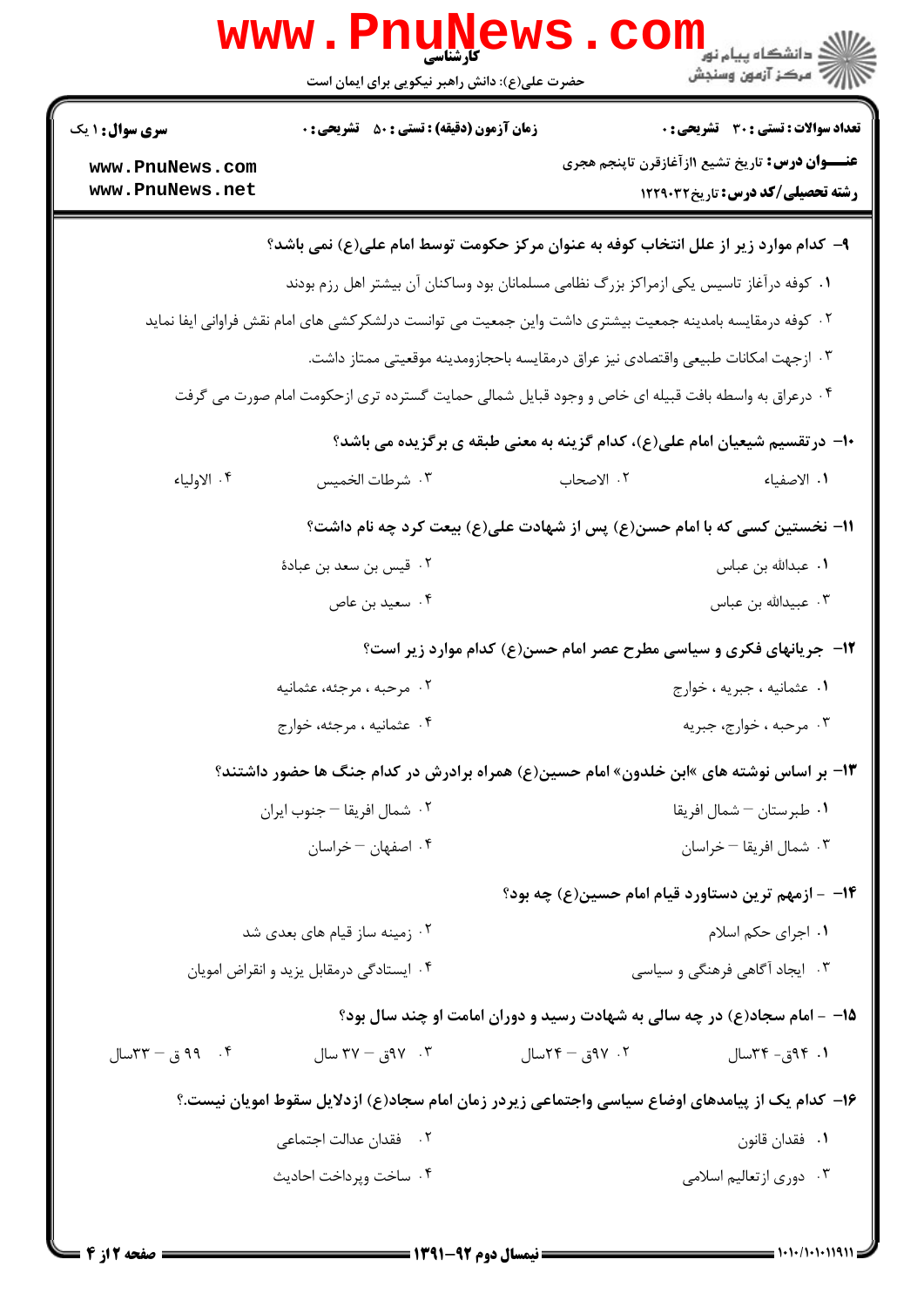|                                                                              | WWW.PILLING<br>حضرت علی(ع): دانش راهبر نیکویی برای ایمان است                                                   |                     |                                                                                                   |
|------------------------------------------------------------------------------|----------------------------------------------------------------------------------------------------------------|---------------------|---------------------------------------------------------------------------------------------------|
| <b>زمان آزمون (دقیقه) : تستی : 50 ٪ تشریحی : 0</b><br><b>سری سوال : ۱ یک</b> |                                                                                                                |                     | تعداد سوالات : تستي : 30 ٪ تشريحي : 0                                                             |
| www.PnuNews.com<br>www.PnuNews.net                                           |                                                                                                                |                     | <b>عنـــوان درس:</b> تاریخ تشیع ۱۱زآغازقرن تاپنجم هجری<br><b>رشته تحصیلی/کد درس:</b> تاریخ1۲۲۹۰۳۲ |
|                                                                              |                                                                                                                |                     | ۱۷– علت عدم همکاری امام سجاد(ع) باشورشیان مدینه در واقعه «حره» چه بود.؟                           |
|                                                                              | ٢. رفتار خشونت آميز عوامل يزيد با امام سجاد(ع)                                                                 |                     | ٠١ امام نمي خواست پل پيروزي آل مروان شود                                                          |
|                                                                              | ۰۴ تهدید یزید                                                                                                  |                     | ۰۳ وابستگی شورش مدینه به حکومت عبد الله بن زبیر                                                   |
|                                                                              |                                                                                                                |                     | ۱۸– علل عدم قیام امام سجاد (ع)پس از واقعه عاشورا چه بود.؟                                         |
|                                                                              | ۰۲ کناره گیری از حرکت سیاسی                                                                                    |                     | ٠١. فراهم نبودن شرايط نظامى                                                                       |
| ۰۴ حفظ شیعیان و پیروان از مرگ و هلاکت                                        |                                                                                                                |                     | ۰۳ استمرار قیام شیعیان و عدم نیاز به قیام خود                                                     |
|                                                                              |                                                                                                                |                     | ۱۹- نخستین خلیفه معاصر« امام باقر(ع)» چه کسی بود؟                                                 |
| ۰۴ يزيد بن عبدالملک                                                          | ۰۳ سلیمان بن عبدالملک                                                                                          | ٢. هشام بن عبدالملک | ٠١. وليد بن عبدالملك                                                                              |
|                                                                              |                                                                                                                |                     | <b>۲۰</b> - چرا امام باقر(ع)با اندیشه« غلو» مبارزه جدی داشت.؟                                     |
| ۰۲ غلات قائل به الوهيت خلفا بودند                                            |                                                                                                                |                     | ۰۱ افکار غلات باعث بد نامی شیعه می شد                                                             |
| ۰۴ آنان فقر فكرى و ذهن مطلق داشتند                                           |                                                                                                                |                     | ۰۳ آنان ائمه را قبول نداشتند                                                                      |
|                                                                              |                                                                                                                |                     | <b>۲۱</b> - کدام یک از خلفای عباسی با امام صادق (ع) هم دوره نبودند؟                               |
| ۰۴ متوکل                                                                     | ۰۳ مروان بن محمد                                                                                               | ۰۲ منصور            | ٠١ سفاح                                                                                           |
|                                                                              | ۲۲– عقل گرایی افراطی اعتقاد به حدوث قرآن و اعتقاد به عینیت صفات و ذات خداودوئیت آن دو از ویژگی های چه تفکری    |                     | است؟                                                                                              |
| ۰۴ زیدیه                                                                     | ۰۳ معتزله                                                                                                      | ۰۲ مرجئه            | ۰۱ غلات                                                                                           |
|                                                                              | ۲۳- مهم ترین فرقه ای که پس از شهادت امام صادق (ع)  معتقد بود که امام تا ظهور «حضرت مهدی(ع)» زنده هستند  چه نام |                     | داشت؟                                                                                             |
| ۰۴ اسماعیلیه                                                                 | ۰۳ سمطیه                                                                                                       | ۰۲ مبارکیه          | ۰۱ ناووسيه                                                                                        |
|                                                                              |                                                                                                                |                     | <b>۳۴</b> − مناظرهٔ امام رضا(ع) با« جاثلیق»اسقف مسیحیان، در رابطه باچه موضوعی بود؟                |
| ۰۲ درمورد قیام انبیاء و آفرینش                                               |                                                                                                                |                     | ۰۱ درمورد معاد و عصمت پیامبران                                                                    |
| ۰۴ درباره اوصاف رسول خدا(ص)                                                  |                                                                                                                |                     | ۰۳ درمورد حوادث دوران مبعث بود                                                                    |
|                                                                              |                                                                                                                |                     |                                                                                                   |